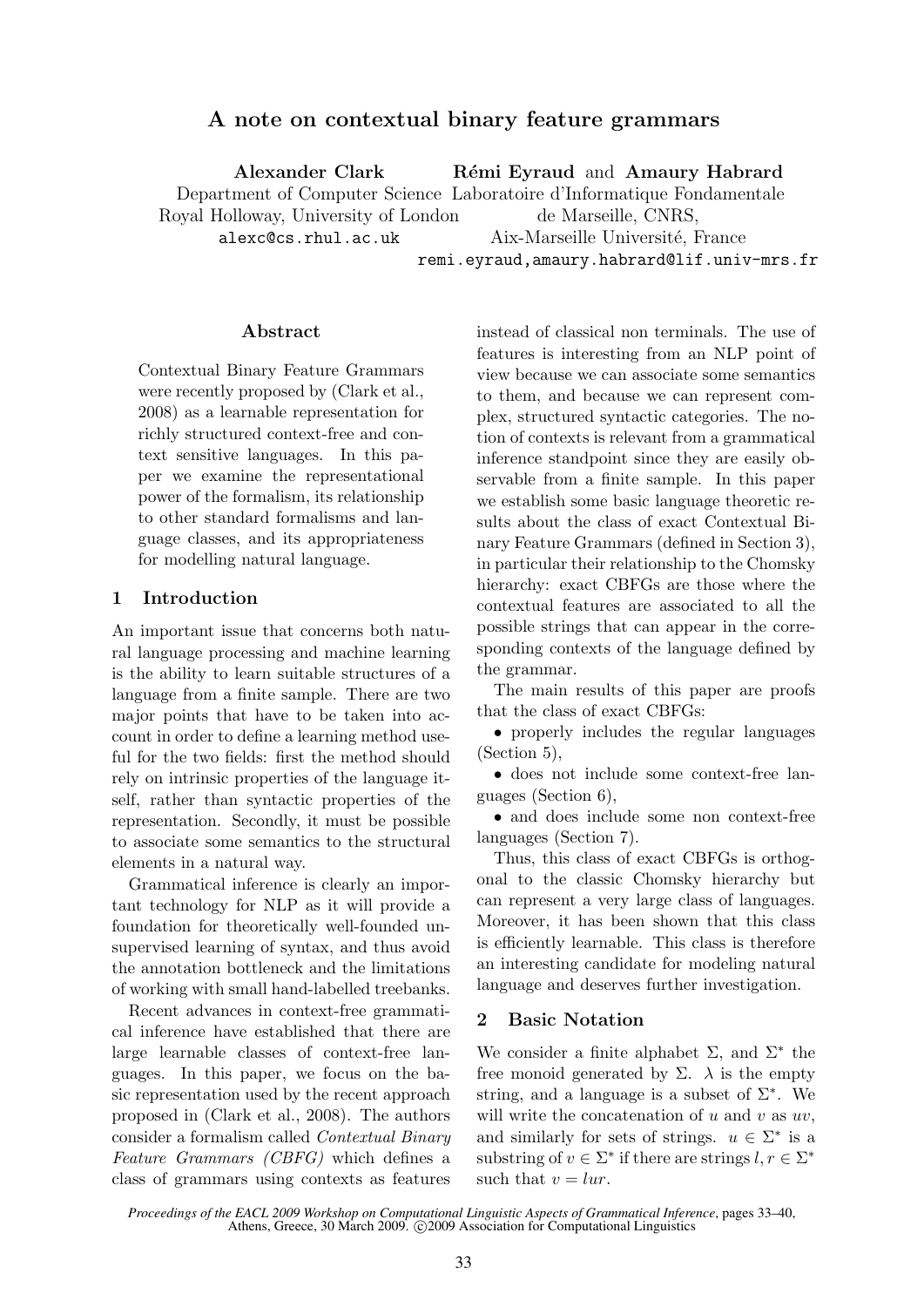A context is an element of  $\Sigma^* \times \Sigma^*$ . For a string u and a context  $f = (l, r)$  we write  $f \odot$  $u = lur$ ; the insertion or wrapping operation. We extend this to sets of strings and contexts in the natural way. A context is also known in structuralist linguistics as an environment.

The set of contexts, or distribution, of a string u of a language L is,  $C_L(u) = \{(l, r) \in$  $\Sigma^* \times \Sigma^*$  |lur  $\in L$  }. We will often drop the subscript where there is no ambiguity. We define the *syntactic congruence* as  $u \equiv_L v$  iff  $C_L(u) = C_L(v)$ . The equivalence classes under this relation are the congruence classes of the language. In general we will assume that  $\lambda$  is not a member of any language.

## 3 Contextual Binary Feature Grammars

Most definitions and lemmas of this section were first introduced in (Clark et al., 2008).

### 3.1 Definition

Before the presentation of the formalism, we give some results about contexts to help to give an intuition of the representation. The basic insight behind CBFGs is that there is a relation between the contexts of a string w and the contexts of its substrings. This is given by the following trivial lemma:

Lemma 1. For any language L and for any strings  $u, u', v, v'$  if  $C(u) = C(u')$  and  $C(v) =$  $C(v')$ , then  $C(uv) = C(u'v')$ .

We can also consider a slightly stronger result:

Lemma 2. For any language L and for any strings  $u, u', v, v'$  if  $C(u) \subseteq C(u')$  and  $C(v) \subseteq$  $C(v')$ , then  $C(uv) \subseteq C(u'v')$ .

 $C(u) \subseteq C(u')$  means that we can replace any occurrence of  $u$  in a sentence, with a  $u'$ , without affecting the grammaticality, but not necessarily vice versa. Note that none of these strings need to correspond to non-terminals: this is valid for any fragment of a sentence.

We will give a simplified example from English syntax: the pronoun it can occur everywhere that the pronoun *him* can, but not vice versa<sup>1</sup> . Thus given a sentence "I gave him away", we can substitute it for him, to get the grammatical sentence  $I$  *qave it away*, but we cannot reverse the process. For example, given the sentence it is raining, we cannot substitute  $him$  for  $it$ , as we will get the ungrammatical sentence him is raining. Thus we observe  $C(him) \subseteq C(it)$ .

Looking at Lemma 2 we can also say that, if we have some finite set of strings  $K$ , where we know the contexts, then:

#### Corollary 1.

$$
C(w) \supseteq \bigcup_{\substack{u',v':\\u'v' = w}} \bigcup_{\substack{u \in K:\\C(u) \subseteq C(u')} \subset C(v) \subseteq C(v')} C(uv)
$$

This is the basis of the representation: a word w is characterised by its set of contexts. We can compute the representation of  $w$ , from the representation of its parts  $u', v'$ , by looking at all of the other matching strings  $u$  and  $v$ where we understand how they combine (with subset inclusion). In order to illustrate this concept, we give here a simple example.

Consider the language  $\{a^n b^n | n > 0\}$  and the set  $K = \{aabb, ab, abb, aab, a, b\}$ . Suppose we want to compute the set of contexts of aaabbb, Since  $C(abb) \subseteq C(aabbb)$ , and vacuously  $C(a) \subseteq C(a)$ , we know that  $C(aabb) \subseteq C(a)$  $C(aaabbb)$ . More generally, the contexts of ab can represent  $a^n b^n$ , those of aab the strings  $a^{n+1}b^n$  and the ones of abb the strings  $a^nb^{n+1}$ .

The key relationships are given by context set inclusion. Contextual binary feature grammars allow a proper definition of the combination of context inclusion:

Definition 1. A Contextual Binary Feature Grammar (CBFG) G is a tuple  $\langle F, P, P_L, \Sigma \rangle$ . F is a finite set of contexts, called features, where we write  $C = 2<sup>F</sup>$  for the power set of F defining the categories of the grammar,  $P \subseteq$  $C \times C \times C$  is a finite set of productions that we write  $x \to yz$  where  $x, y, z \in C$  and  $P_L \subset$  $C \times \Sigma$  is a set of lexical rules, written  $x \to a$ .

Normally  $P<sub>L</sub>$  contains exactly one production for each letter in the alphabet (the lexicon).

A CBFG G defines recursively a map  $f_G$ 

<sup>&</sup>lt;sup>1</sup>This example does not account for a number of syntactic and semantic phenomena, particularly the distribution of reflexive anaphors.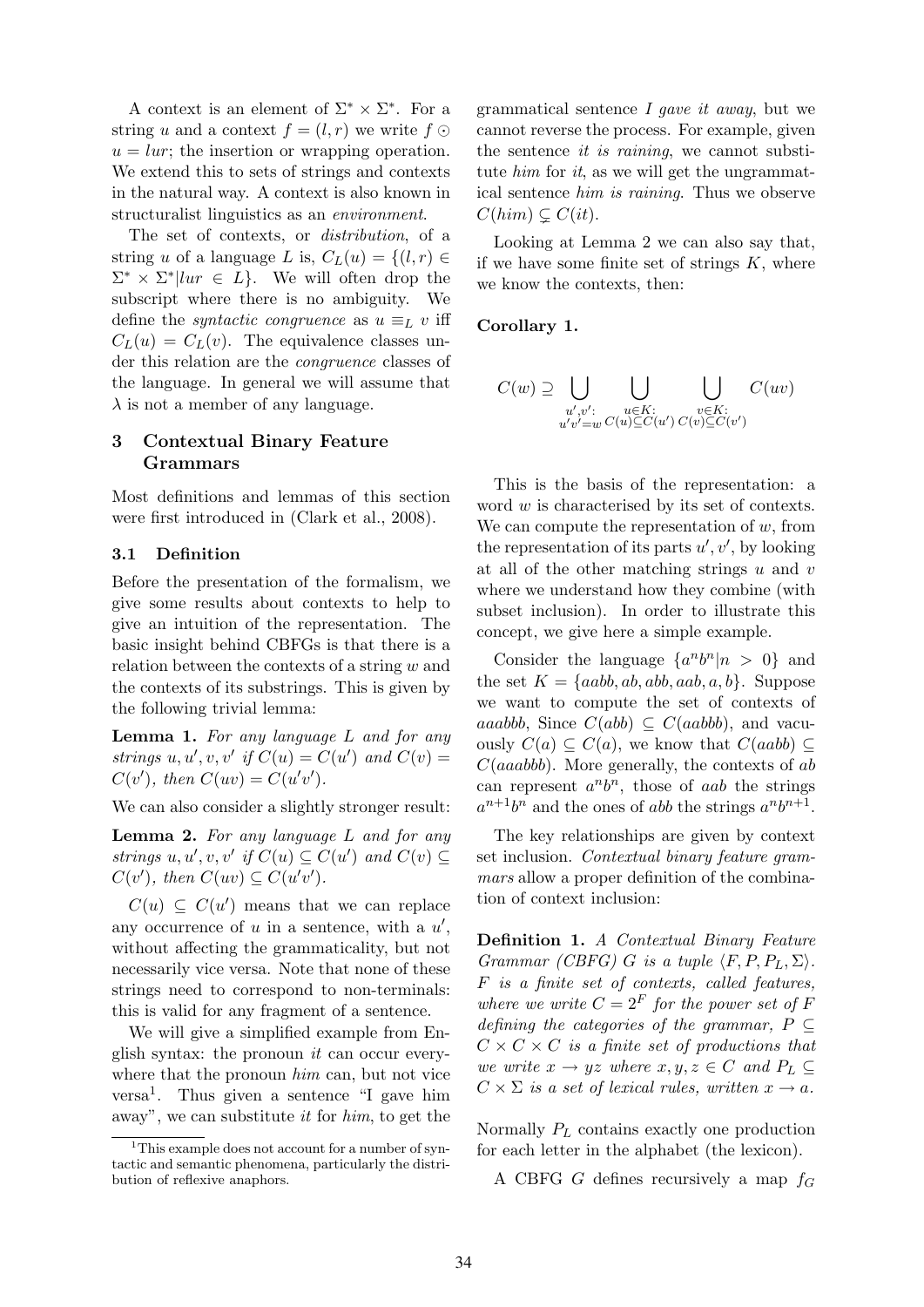from  $\Sigma^* \to C$  as follows:

$$
f_G(\lambda) = \emptyset \tag{1}
$$

$$
f_G(w) = \bigcup_{(c \to w) \in P_L} c \qquad \text{if } |w| = 1
$$

(2)

$$
f_G(w) = \bigcup_{\substack{u,v:uv=w \\ w \subseteq f_G(u) \land \atop z \subseteq f_G(v)}} \bigcup_{\substack{x \to yz \in P:\\z \subseteq f_G(v)}} x \quad \text{iff } |w| > 1. \tag{3}
$$

We give here more explanation about the map  $f_G$ . It defines in fact the analysis of a string by a CBFG. A rule  $z \rightarrow xy$  is applied to analyse a string w if there is a cut  $uv = w$ s.t.  $x \subseteq f_G(u)$  and  $y \subseteq f_G(v)$ , recall that x and y are sets of contexts. Intuitively, the relation given by the production rule is linked with Lemma 2: z is included in the set of features of  $w = uv$ . From this relationship, for any  $(l, r) \in z$  we have  $lwr \in L(G)$ .

The complete computation of  $f<sub>G</sub>$  is then justified by Corollary 1:  $f_G(w)$  defines all the possible features associated by  $G$  to  $w$  with all the possible cuts  $uv = w$  (*i.e.* all the possible derivations).

Finally, the natural way to define the membership of a string w in  $L(G)$  is to have the context  $(\lambda, \lambda) \in f_G(w)$  which implies that  $\lambda u \lambda = u \in L(G).$ 

Definition 2. The language defined by a CBFG G is the set of all strings that are assigned the empty context:  $L(G) = \{u | (\lambda, \lambda) \in$  $f_G(u)$ .

As we saw before, we are interested in cases where there is a correspondence between the language theoretic interpretation of a context, and the occurrence of that context as a feature in the grammar. From the basic definition of a CBFG, we do not require any specific condition on the features of the grammar, except that a feature is associated to a string if the string appears in the context defined by the feature. However, we can also require that  $f_G$ defines exactly all the possible features that can be associated to a given string according to the underlying language.

Definition 3. Given a finite set of contexts  $F = \{(l_1, r_1), \ldots, (l_n, r_n)\}$  and a language L we can define the context feature map  $F_L$ :

 $\Sigma^* \to 2^F$  which is just the map  $u \mapsto \{(l, r) \in$  $F|lur \in L$ } =  $C_L(u) \cap F$ .

Using this definition, we now need a correspondence between the language theoretic context feature map  $F_L$  and the representation in the CBFG  $f_G$ .

Definition 4. A CBFG G is exact if for all  $u \in \Sigma^*$ ,  $f_G(u) = F_{L(G)}(u)$ .

Exact CBFGs are a more limited formalism than CBFGs themselves; without any limits on the interpretation of the features, we can define a class of formalisms that is equal to the class of Conjunctive Grammars (see Section 4). However, exactness is an important notion because it allows to associate intrinsic components of a language to strings. Contexts are easily observable from a sample and moreover it is only when the features correspond to the contexts that distributional learning algorithms can infer the structure of the language. A basic example of such a learning algorithm is given in (Clark et al., 2008).

#### 3.2 A Parsing Example

To clarify the relationship with CFG parsing, we will give a simple worked example. Consider the CBFG  $G =$  $\{\{(\lambda, \lambda), (aab, \lambda), (\lambda, b), (\lambda, abb), (a, \lambda)(aab, \lambda)\}\,$  $P, P_L, \{a, b\}$  with  $P_L =$  $\{\{(\lambda, b), (\lambda, abb)\} \rightarrow a, \{(a, \lambda), (aab, \lambda)\} \rightarrow b\}$ and  $P =$  $\{\{(\lambda, \lambda)\}\rightarrow \{(\lambda, b)\}\{(aab, \lambda)\},\}$  $\{(\lambda, \lambda)\}\rightarrow \{(\lambda, abb)\}\{(a, \lambda)\},\$ 

 $\{(\lambda, b)\}\rightarrow \{(\lambda, abb)\}\{(\lambda, \lambda)\},\$ 

 $\{(a, \lambda)\}\rightarrow \{(\lambda, \lambda)\}\{(aab, \lambda)\}\}.$ 

If we want to parse the string  $w = aabb$  the usual way is to have a bottom-up approach. This means that we recursively compute the  $f<sub>G</sub>$  map on the substrings of w in order to check whether  $(\lambda, \lambda)$  belongs to  $f_G(w)$ .

The Figure 1 graphically gives the main steps of the computation of  $f_G(aabb)$ . Basically there are two ways to split aabb that allow the derivation of the empty context:  $aab|b$  and  $a|abb$ . The first one correspond to the top part of the figure while the second one is drawn at the bottom. We can see for instance that the empty context belongs to  $f_G(ab)$  thanks to the rule  $\{(\lambda, \lambda)\}\rightarrow$  $\{(\lambda, abb)\}\{(a, \lambda)\}\$ :  $\{(\lambda, abb)\}\subseteq f_G(a)$  and  $\{(a, \lambda)\}\subseteq f_G(b)$ . But for symmetrical reasons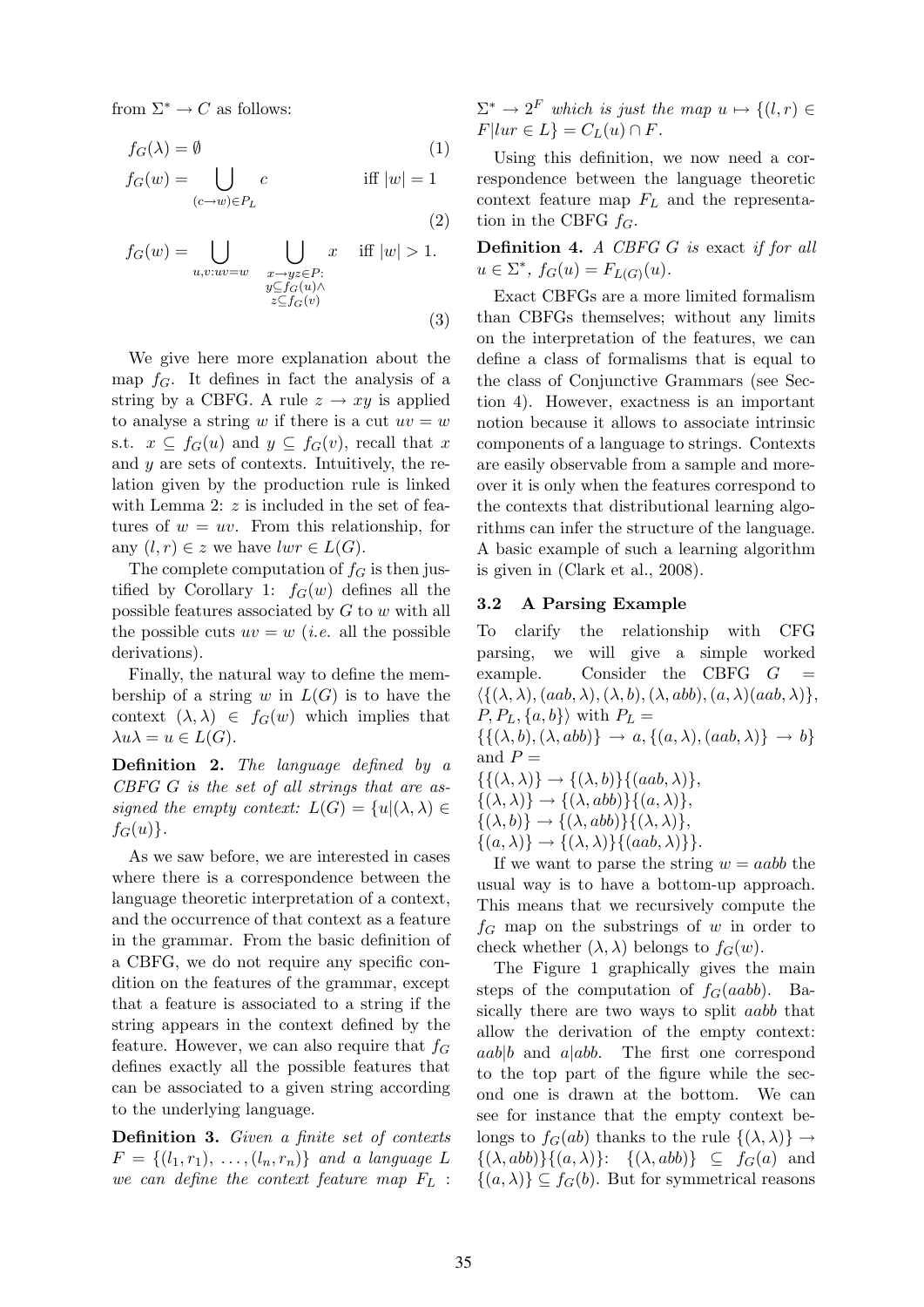the result can also be obtained using the rule  $\{(\lambda, \lambda)\}\rightarrow \{(\lambda, b)\}\{(aab, \lambda)\}.$ 

As we trivially have  $f_G(aa) = f_G(bb) = \emptyset$ , since no right-hand side contains the concatenation of the same two features, an induction proof can be written to show that  $(\lambda, \lambda) \in$  $f_G(w) \Leftrightarrow w \in \{a^n b^n : n > 0\}.$ 



Figure 1: The two derivations to obtain  $(\lambda, \lambda)$ in  $f_G(aabb)$  in the grammar G.

This is a simple example that illustrates the parsing of a string given a CBFG. This example does not characterize the power of CBFG since no right handside part is composed of more than one context. A more interesting, example with a context-sensitive language, will be presented in Section 7.

## 4 Non exact CBFGs

The aim here is to study the expressive power of CBFG compare to other formalism recently introduced. Though the inference can be done only for exact CBFG, where features are directly linked with observable contexts, it is still worth having a look at the more general characteristics of CBFG. For instance, it is interesting to note that several formalisms introduced with the aim of representing natural languages share strong links with CBFG.

#### Range Concatenation Grammars

Range Concatenation Grammars are a very powerful formalism (Boullier, 2000), that is a current area of research in NLP.

Lemma 3. For every CBFG G, there is a non-erasing positive range concatenation grammar of arity one, in 2-var form that defines the same language.

*Proof.* Suppose  $G = \langle F, P, P_L, \Sigma \rangle$ . Define a RCG with a set of predicates equal to F and the following clauses, and the two variables U, V. For each production  $x \to yz$  in P, for each  $f \in x$ , where  $y = \{g_1, \ldots g_i\},\$  $z = \{h_1, \ldots h_j\}$  add clauses  $f(UV) \rightarrow g_1(U), \ldots g_i(U), h_1(V), \ldots h_i(V).$ For each lexical production  $\{f_1 \dots f_k\} \rightarrow a$ add clauses  $f_i(a) \to \epsilon$ . It is straightforward

 $\Box$ 

#### Conjunctive Grammar

to verify that  $f(w) \vdash \epsilon$  iff  $f \in f_G(w)$ .

A more exact correspondence is to the class of Conjunctive Grammars (Okhotin, 2001), invented independently of RCGs. For every every language  $L$  generated by a conjunctive grammar there is a CBFG representing  $L#$ (where the special character  $\#$  is not included in the original alphabet).

Suppose we have a conjunctive grammar  $G = \langle \Sigma, N, P, S \rangle$  in binary normal form (as defined in (Okhotin, 2003)). We construct the equivalent CBFG  $G' = \langle F, P', P_L, \Sigma \rangle$  as followed:

- For every letter a we add a context  $(l_a, r_a)$ to F such that  $l_a a r_a \in L$ ;
- For every rules  $X \to a$  in P, we create a rule  $\{(l_a, r_a)\}\rightarrow a$  in  $P_L$ .
- For every non terminal  $X \in N$ , for every rule  $X \to P_1 Q_1 \& \dots \& P_n Q_n$  we add distinct contexts  $\{(l_{P_iQ_i}, r_{P_iQ_i})\}$  to F, such that for all *i* it exists  $u_i$ ,  $l_{P_iQ_i}u_i r_{P_iQ_i} \in L$ and  $P_i Q_i \stackrel{*}{\Rightarrow}_G u_i$ ;
- Let  $F_{X,j} = \{(l_{P_iQ_i}, r_{P_iQ_i}) : \forall i\}$  the set of contexts corresponding to the  $j<sup>th</sup>$  rule applicable to X. For all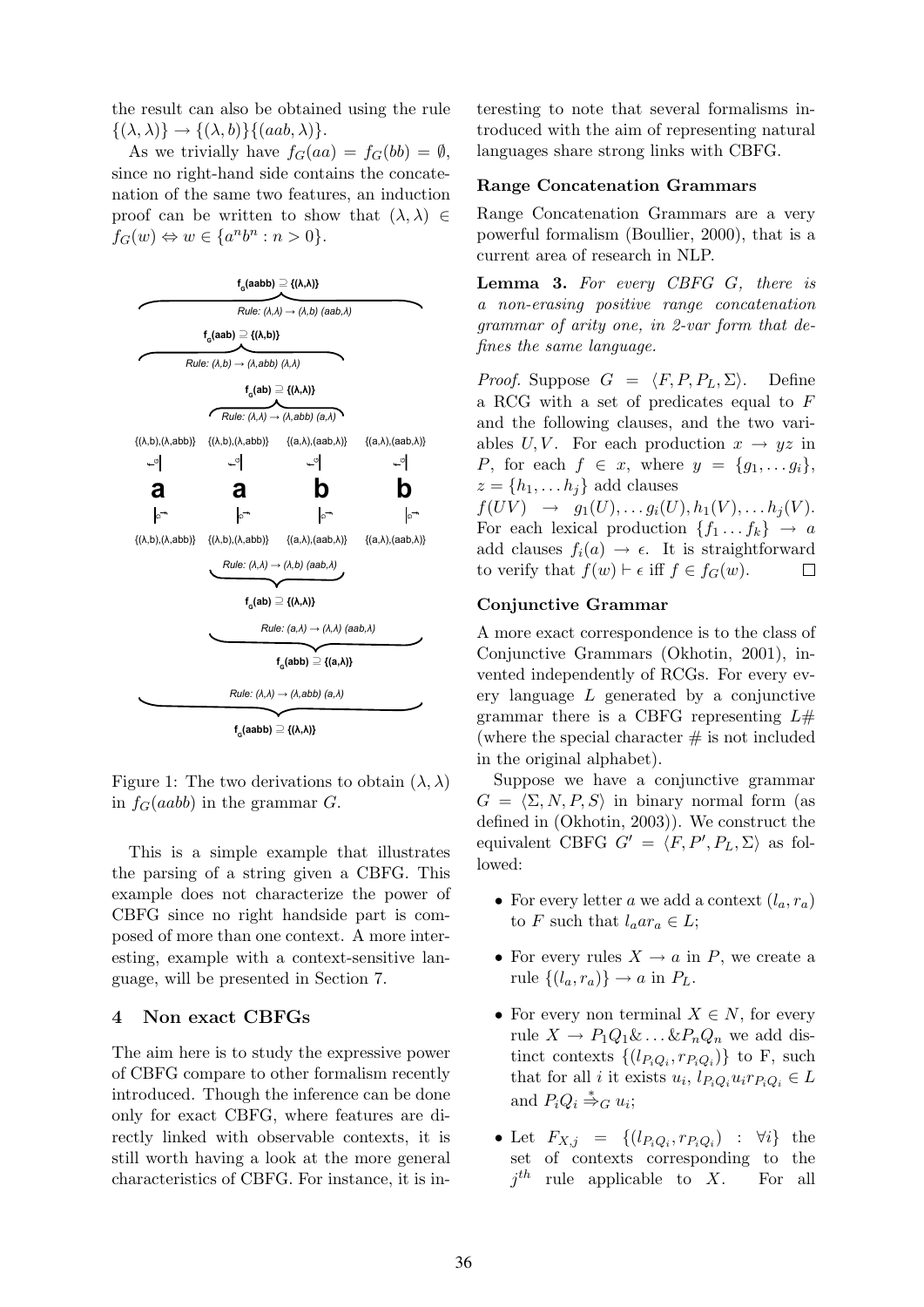$(l_{P_iQ_i}, r_{P_iQ_i}) \in F_{X,j}$ , we add to P' the rules  $(l_{P_iQ_i}, r_{P_iQ_i}) \rightarrow F_{P_i,k}F_{Q_i,l}$  ( $\forall k, l$ ).

- We add a new context  $(w, \lambda)$  to F such that  $S \stackrel{*}{\Rightarrow}_G w$  and  $(w, \lambda) \rightarrow #$  to  $P_L$ ;
- For all j, we add to P' the rule  $(\lambda, \lambda) \rightarrow$  $F_{S,j}\{(w,\lambda)\}.$

It can be shown that this construction gives an equivalent CBFG.

#### 5 Regular Languages

Any regular language can be defined by an exact CBFG. In order to show this we will propose an approach defining a canonical form for representing any regular language.

Suppose we have a regular language  $L$ , we consider the left and right residual languages:

$$
u^{-1}L = \{w|uw \in L\} \tag{4}
$$

$$
Lu^{-1} = \{w|wu \in L\} \tag{5}
$$

They define two congruencies: if  $l, l' \in u^{-1}L$ (resp.  $r, r' \in Lu^{-1}$ ) then for all  $w \in \Sigma^*$ ,  $lw \in$ L iff  $l'w \in L$  (resp.  $wr \in L$  iff  $wr' \in L$ ).

For any  $u \in \Sigma^*$ , let  $l_{min}(u)$  be the lexicographically shortest element such that  $l_{min}^{-1}L =$  $u^{-1}L$ . The number of such  $l_{min}$  is finite by the Myhil-Nerode theorem, we denote by  $L_{min}$ this set, i.e.  $\{l_{min}(u)|u \in \Sigma^*\}.$ <sup>∗</sup>}. We define symmetrically  $R_{min}$  for the right residuals  $(Lr_{min}^{-1} = Lu^{-1}).$ 

We define the set of contexts as:

$$
F(L) = L_{min} \times R_{min}.\tag{6}
$$

 $F(L)$  is clearly finite by construction.

If we consider the regular language defined by the deterministic finite automata of Figure 2, we obtain  $L_{min} = {\lambda, a, b}$ and  $R_{min} = {\lambda, b, ab}$  and thus  $F(L) =$  $\{(\lambda, \lambda), (a, \lambda), (b, \lambda), (\lambda, b), (a, b), (b, b), (\lambda, ab),\}$  $(a, ab), (b, ab)\}.$ 

By considering this set of features, we can prove (using arguments about congruence classes) that for any strings  $u, v$  such that  $F_L(u) \supset F_L(v)$ , then  $C_L(u) \supset C_L(v)$ . This means the set of feature  $F$  is sufficient to represent context inclusion, we call this property the fiduciality.

Note that the number of congruence classes of a regular language is finite. Each congruence class is represented by a set of contexts



Figure 2: Example of a DFA. The left residuals are defined by  $\lambda^{-1}L$ ,  $a^{-1}L$ ,  $b^{-1}L$  and the right ones by  $L\lambda^{-1}$ ,  $Lb^{-1}$ ,  $Lab^{-1}$  (note here that  $La^{-1} = L\lambda^{-1}$ .

 $F<sub>L</sub>(u)$ . Let  $K<sub>L</sub>$  be finite set of strings formed by taking the lexicographically shortest string from each congruence class. The final grammar can be obtained by combining elements of  $K_L$ . For every pair of strings  $u, v \in K_L$ , we define a rule

$$
F_L(uv) \to F_L(u), F_L(v) \tag{7}
$$

and we add lexical productions of the form  $F_L(a) \rightarrow a, a \in \Sigma.$ 

**Lemma 4.** For all  $w \in \Sigma^*$ ,  $f_G(w) = F_L(w)$ .

*Proof.* (Sketch) Proof in two steps:  $\forall w \in$  $\Sigma^*$ ,  $F_L(w) \subseteq f_G(w)$  and  $f_G(w) \subseteq F_L(w)$ . Each step is made by induction on the length of  $w$ and uses the rules created to build the grammar, the derivation process of a CBFG and the fiduciality for the second step. The key point rely on the fact that when a string  $w$  is parsed by a CBFG  $G$ , there exists a cut of  $w$ in  $uv = w$   $(u, v \in \Sigma^*)$  and a rule  $z \to xy$  in G such that  $x \subseteq f_G(u)$  and  $y \subseteq f_G(v)$ . The rule  $z \rightarrow xy$  is also obtained from a substring from the set used to build the grammar using the  $F_L$  map. By inductive hypothesis you obtain inclusion between  $f_G$  and  $F_L$  on u and v.  $\Box$ 

For the language of Figure 2, the following set is sufficient to build an exact CBGF:  ${a, b, aa, ab, ba, aab, bb, bba}$  (this corresponds to all the substrings of aab and bba). We have:  $F_L(a) = F(L) \setminus \{(\lambda, \lambda), (a, \lambda)\} \to a$  $F_L(b) = F(L) \rightarrow b$  $F_L(aa) = F_L(a) \rightarrow F_L(a), F_L(a)$  $F_L(ab) = F(L) \rightarrow F_L(a), F_L(b) = F_L(a), F(L)$  $F_L(ba) = F(L) \to F_L(b), F_L(a) = F(L), F_L(a)$  $F_L(bb) = F(L) \rightarrow F_L(b), F_L(b) = F(L), F(L)$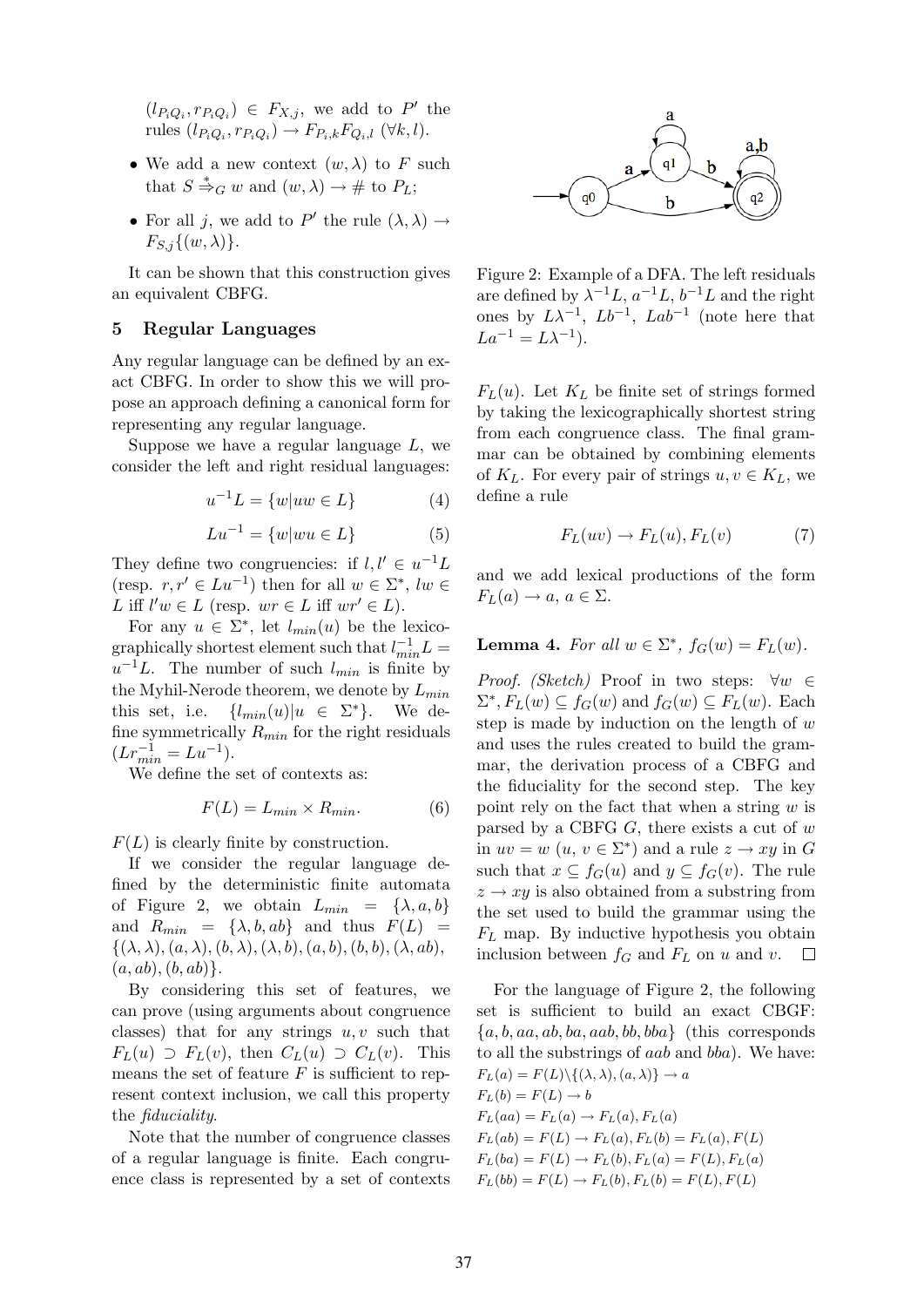$F_L(aab) = F_L(bba) = F_L(ab) = F_L(ba)$ 

The approach presented here gives a canonical form for representing a regular language by an exact CBFG. Moreover, this is is complete in the sense that every context of every substring will be represented by some element of  $F(L)$ : this CBFG will completely model the relation between contexts and substrings.

### 6 Context-Free Languages

We now consider the relationship between CFGs and CBFGs.

Definition 5. A context-free grammar (CFG) is a quadruple  $G = (\Sigma, V, P, S)$ .  $\Sigma$  is a finite alphabet, V is a set of non terminals  $(\Sigma \cap V = \emptyset)$ ,  $P \subseteq V \times (V \cup \Sigma)^{+}$  is a finite set of productions,  $S \in V$  is the start symbol.

In the following, we will suppose that a CFG is represented in Chomsky Normal Form, i.e. every production is in the form  $N \to UW$  with  $N, U, W \in V$  or  $N \to a$  with  $a \in \Sigma$ .

We will write  $uNv \Rightarrow_G u\alpha v$  if there is a production  $N \to \alpha \in P$ .  $\stackrel{*}{\Rightarrow}_G$  is the reflexive transitive closure of  $\Rightarrow_G$ . The language defined by a CFG G is  $L(G) = \{w \in \Sigma^* | S \stackrel{*}{\Rightarrow}_G w\}.$ 

## 6.1 A Simple Characterization

A simple approach to try to represent a CFG by a CBFG is to define a bijection between the set of non terminals and the set of context features. Informally we define each non terminal by a single context and rewrite the productions of the grammar in the CBFG form.

To build the set of contexts  $F$ , it is sufficient to choose |V| contexts such that a bijection  $b_C$ can be defined between V and F with  $b_C(N)$  =  $(l, r)$  implies that  $S \stackrel{*}{\Rightarrow} lNr$ . Note that we fix  $b_T(S) = (\lambda, \lambda).$ 

Then, we can define a CBFG  $\langle F, P', P'_L, \Sigma \rangle$ , where  $P$  $= \{b_T(N)\}$  $b_T(U)b_T(W)|N \to UW \in P\}$  and  $P'_L = \{b_T(N) \rightarrow a | N \rightarrow a \in P, a \in \Sigma\}.$ A similar proof showing that this construction produces an equivalent CBFG can be found in (Clark et al., 2008).

If this approach allows a simple syntactical convertion of a CFG into a CBFG, it is not relevant from an NLP point of view. Though we associate a non-terminal to a context, this

may not correspond to the intrinsic property of the underlying language. A context could be associated with many non-terminals and we choose only one. For example, the context (He is,  $\lambda$ ) allows both noun phrases and adjective phrases. In formal terms, the resulting CBFG is not exact. Then, with the bijection we introduced before, we are not able to characterize the non-terminals by the contexts in which they could appear. This is clearly what we don't want here and we are more interested in the relationship with exact CBFG.

## 6.2 Not all CFLs have an exact CBFG

We will show here that the class of contextfree grammars is not strictly included in the class of exact CBFGs. First, the grammar defined in Section 3.2 is an exact CBFG for the context-free and non regular language  $\{a^n b^n | n > 0\}$ , showing the class of exact CBFG has some elements in the class of CFGs.

We give now a context-free language  $L$  that can not be defined by an exact CBFG:

$$
L = \{a^n b | n > 0\} \cup \{a^m c^n | n > m > 0\}.
$$

Suppose that there exists an exact CBFG that recognizes it and let  $N$  be the length of the biggest feature (i.e. the longuest left part of the feature). For any sufficiently large  $k >$ N, the sequences  $c^k$  and  $c^{k+1}$  share the same features:  $F_L(c^k) = F_L(c^{k+1})$ . Since the CBFG is exact we have  $F_L(b) \subseteq F_L(c_k)$ . Thus any derivation of  $a^{k+1}b$  could be a derivation of  $a^{k+1}c^k$  which does not belong to the language.

However, this restriction does not mean that the class of exact CBFG is too restrictive for modelling natural languages. Indeed, the example we have given is highly unnatural and such phenomena appear not to occur in attested natural languages.

#### 7 Context-Sensitive Languages

We now show that there are some exact CBFGs that are not context-free. In particular, we define a language closely related to the MIX language (consisting of strings with an equal number of a's, b's and c's in any order) which is known to be non context-free, and indeed is conjectured to be outside the class of indexed grammars (Boullier, 2003).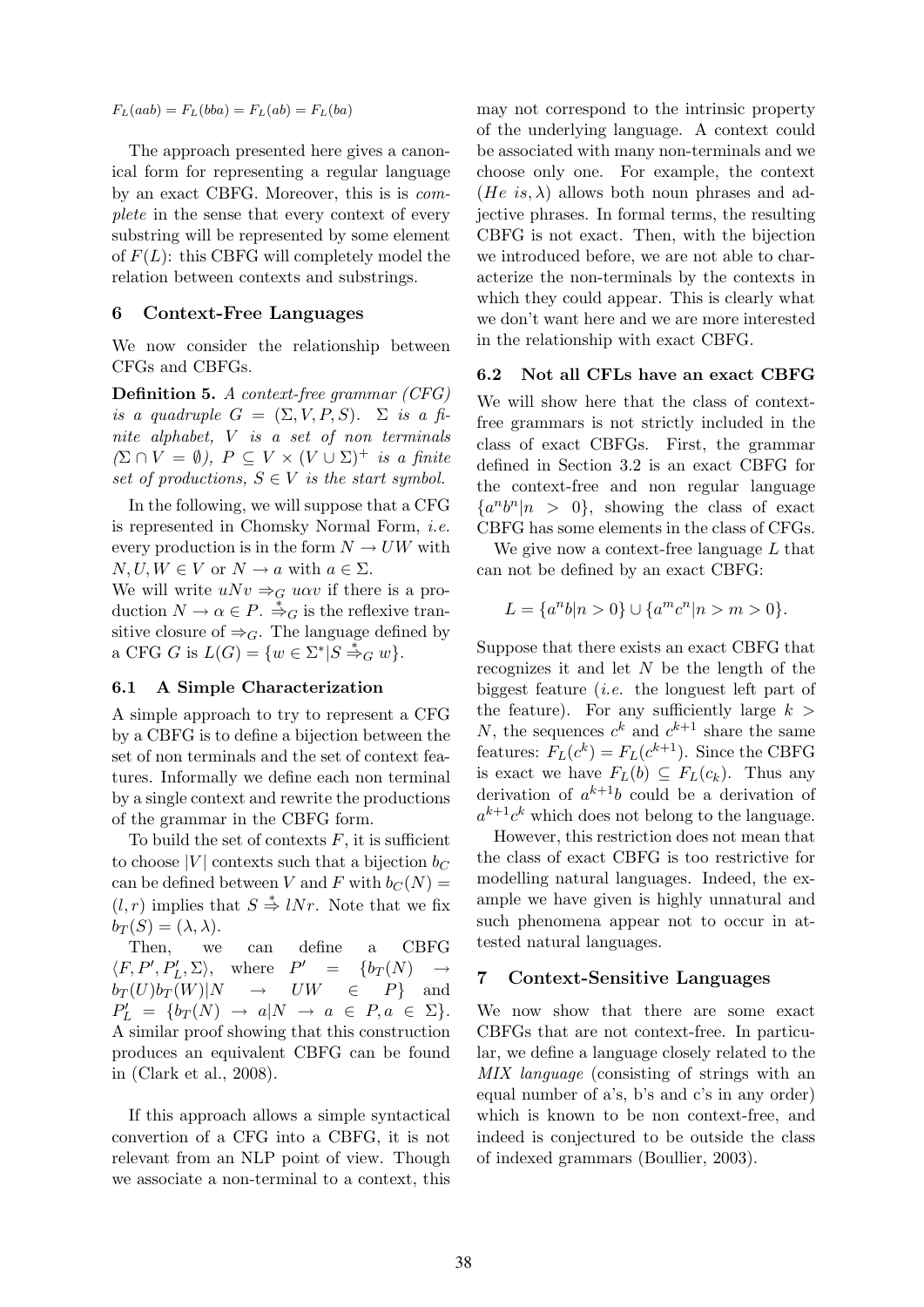Let  $M = \{(a, b, c)^*\}$ , we consider the language  $L = L_{abc} \cup L_{ab} \cup L_{ac} \cup \{a'a, b'b, c'c, dd', ee', ff'\}.$  $L_{ab} = \{wd | w \in M, |w|_a = |w|_b\},\$  $L_{ac} = \{we|w \in M, |w|_a = |w|_c\},\$  $L_{abc} = \{wf|w \in M, |w|_a = |w|_b = |w|_c\}.$ 

In order to define a CBFG recognizing  $L$ , we have to select features (contexts) that can represent exactly the intrinsic components of the languages composing  $L$ . We propose to use the following set of features for each sublanguages:

- For  $L_{ab}$ :  $(\lambda, d)$  and  $(\lambda, ad), (\lambda, bd)$ .
- For  $L_{ac}: (\lambda, e)$  and  $(\lambda, ae), (\lambda, ce)$ .
- For  $L_{abc}$ :  $(\lambda, f)$ .
- For the letters  $a', b', c', a, b, c$  we add:  $(\lambda, a), (\lambda, b), (\lambda, c), (a', \lambda), (b', \lambda), (c', \lambda).$
- For the letters  $d, e, f, d', e', f'$  we add;  $(\lambda, d'), (\lambda, e'), (\lambda, f'), (d, \lambda), (e, \lambda), (f, \lambda).$

Here,  $L_{ab}$  will be represented by  $(\lambda, d)$ , but we will use  $(\lambda, ad), (\lambda, bd)$  to define the internal derivations of elements of  $L_{ab}$ . The same idea holds for  $L_{ac}$  with  $(\lambda, e)$  and  $(\lambda, ae), (\lambda, ce)$ .

For the lexical rules and in order to have an exact CBFG, note the special case for  $a, b, c$ :  $\{(\lambda, bd), (\lambda, ce), (a', \lambda)\}\rightarrow a$ 

 $\{(\lambda, ad), (b', \lambda)\}\rightarrow b$ 

$$
\{(\lambda, ad), (\lambda, ae), (c', \lambda)\} \to c
$$

For the nine other letters, each one is defined with only one context like  $\{(\lambda, d')\} \to d$ .

For the production rules, the most important one is:  $(\lambda, \lambda) \rightarrow \{(\lambda, d), (\lambda, e)\}, \{(\lambda, f')\}.$ 

Indeed, this rule, with the presence of two contexts in one of categories, means that an element of the language has to be derived so that it has a prefix u such that  $f_G(u) \supseteq$  $\{(\lambda, d), (\lambda, e)\}.$  This means u is both an element of  $L_{ab}$  and  $L_{ac}$ . This rule represents the language  $L_{abc}$  since  $\{(\lambda, f')\}$  can only represent the letter  $f$ .

The other parts of the language will be defined by the following rules:

 $(\lambda, \lambda) \rightarrow \{(\lambda, d)\}, \{(\lambda, d')\},\$  $(\lambda, \lambda) \rightarrow \{(\lambda, e)\}, \{(\lambda, e')\},\$  $(\lambda, \lambda) \rightarrow \{(\lambda, a)\}, \{(\lambda, bd), (\lambda, ce), (a', \lambda)\},\$  $(\lambda, \lambda) \rightarrow \{(\lambda, b)\}, \{(\lambda, ad), (b', \lambda)\},\$  $(\lambda, \lambda) \rightarrow \{(\lambda, c)\}, \{(\lambda, ad), (\lambda, ae), (c', \lambda)\},\$  $(\lambda, \lambda) \rightarrow \{(\lambda, d')\}, \{(d, \lambda)\},\$  $(\lambda, \lambda) \rightarrow \{(\lambda, e')\}, \{(e, \lambda)\},\$ 

 $(\lambda, \lambda) \rightarrow \{(\lambda, f')\}, \{(f, \lambda)\}.$ 

This set of rules is incomplete, since for representing  $L_{ab}$ , the grammar must contain the rules ensuring to have the same number of a's and b's, and similarly for  $L_{ac}$ . To lighten the presentation here, the complete grammar is presented in Annex.

We claim this is an exact CBFG for a context-sensitive language. L is not contextfree since if we intersect  $L$  with the regular language  $\{\Sigma^* d\}$ , we get an instance of the non context-free MIX language (with d appended). The exactness comes from the fact that we chose the contexts in order to ensure that strings belonging to a sublanguage can not belong to another one and that the derivation of a substring will provide all the possible correct features with the help of the union of all the possible derivations.

Note that the Mix language on its own is probably not definable by an exact CBFG: it is only when other parts of the language can distributionally define the appropriate partial structures that we can get context sensitive languages. Far from being a limitation of this formalism (a bug), we argue this is a feature: it is only in rather exceptional circumstances that we will get properly context sensitive languages. This formalism thus potentially accounts not just for the existence of non context free natural language but also for their rarity.

## 8 Conclusion

The chart in Figure 3 summarises the different relationship shown in this paper. The substitutable languages (Clark and Eyraud, 2007) and the very simple ones (Yokomori, 2003) form two different learnable class of languages. There is an interesting relationship with Marcus External Contextual Grammars (Mitrana, 2005): if we defined the language of a CBFG to be the set  $\{f_G(u) \odot u : u \in \Sigma^*\}$  we would be taking some steps towards contextual grammars.

In this paper we have discussed the weak generative power of Exact Contextual Binary Feature Grammars; we conjecture that the class of natural language stringsets lie in this class. ECBFGs are efficiently learnable (see (Clark et al., 2008) for details) which is a com-